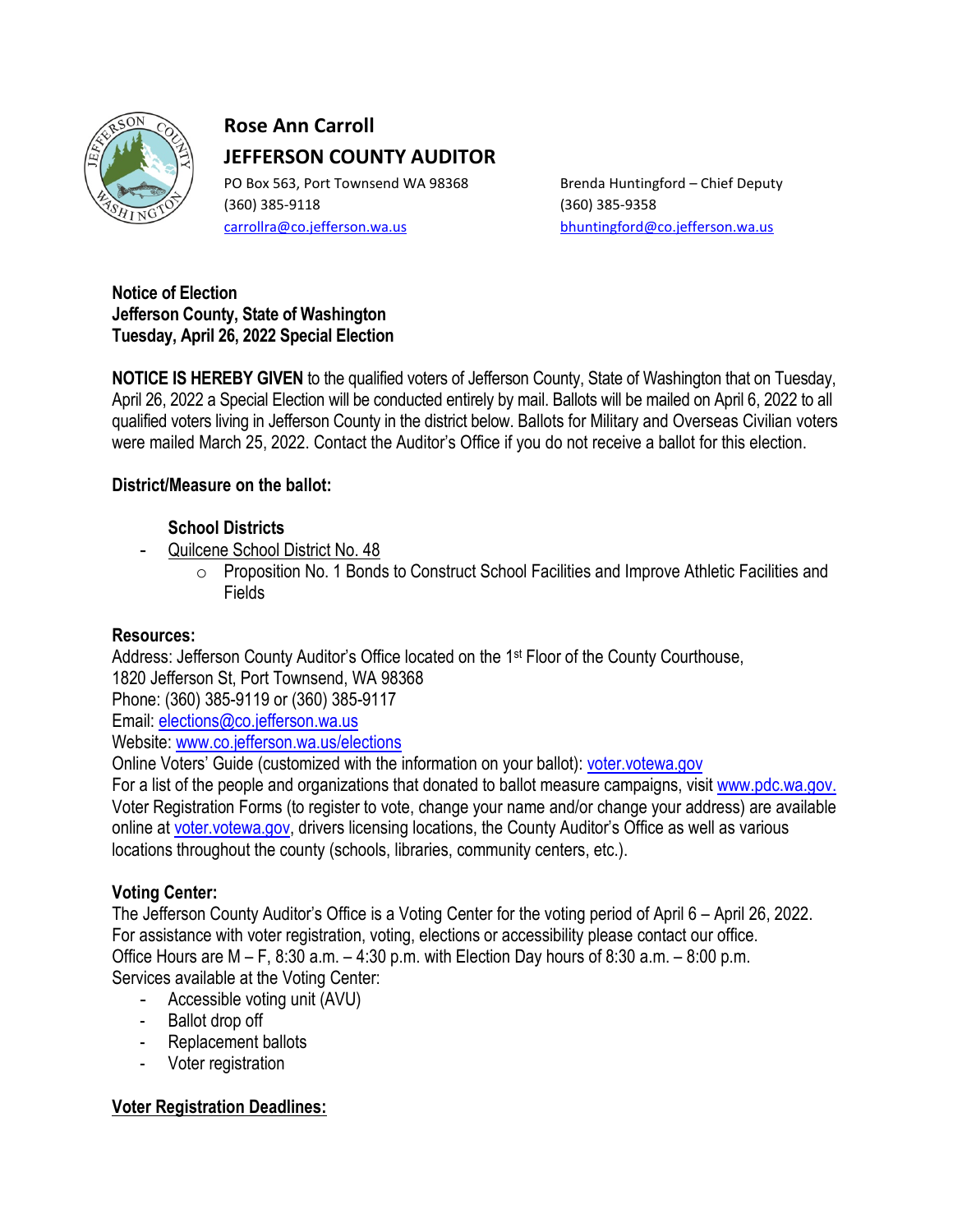April 18, 2022 - 8 days before the election: Deadline for new registrations and transfers received online & mail (includes driver's licensing).

April 26, 2022 – 8:00 p.m. Election Day: Deadline for in-person registrations and transfers at the Jefferson County Auditor's Office.

You must reside at your new address at least 30 days prior to the election.

Any registered voter who misses the deadline may vote according to their previous registration. If you miss the deadline, the application or update you submitted will take effect for the next election.

**An Accessible Voting Unit** (AVU), also known as our AutoMark, is available at the Jefferson County Auditor's Office 20 days prior to each election. The AVU is a tool to assist voters who have a difficult time seeing and/or marking a ballot with a regular pen. It allows voters to vote a secret ballot independently. The side entrance to the County Courthouse, located on Cass St., is ADA accessible.

**An Official Logic & Accuracy Test** was performed on Tuesday, April 5, 2022 at 10:00 a.m. in the County Auditor's Office in accordance with RCW 29A.12.130. This test will verify that the tabulating system will correctly count the votes cast for all measures and offices appearing on the ballot.

#### **How to return your ballot:**

- By mail**:** Postage is provided. If you mail your ballot on Election Day ask your Post Office to hand cancel it there. Ballots bearing a postmark after Election Day, April 26, 2022, will be considered late, and cannot be counted.
- Ballot Drop Box**:** Available 20 days before an election and open 24 hours a day. On Election Day, ballots will be accepted in the drop boxes until 8:00 p.m. For drop box locations and directions please visit our website:<https://co.jefferson.wa.us/1493/Ballot-Drop-Boxes>
- In Person**:** Accepted up through Election Day in the Auditor's Office. Please call ahead, due to space limitations.

### **Ballot Drop Locations for this election:**

- Jefferson County Courthouse: 1820 Jefferson St., Port Townsend.
	- $\circ$  Drive up ballot drop box (back parking lot).
	- $\circ$  Walk up ballot drop box (in front of the courthouse steps).
	- $\circ$  Walk up ballot drop box (first floor in the County Courthouse outside the Auditor's Office).
- Jefferson County Library: 620 Cedar Ave., Port Hadlock next to the book drop in parking lot.
- Quilcene Community Center: 294952 Hwy 101, Quilcene.

For the most current list of ballot drop boxes please visit: <https://co.jefferson.wa.us/1493/Ballot-Drop-Boxes>

In order for a ballot to be counted, the voter must sign the Voter's Declaration on the return envelope. The Declaration may only be signed by the registered voter whose ballot is inside. If you are unable to sign, you may make a mark or use a signature stamp on the signature line in the presence of two witnesses. The two witnesses need to sign in the space provided on the declaration envelope. A power of attorney is NOT permitted.

#### **Canvass Board Meetings:**

May 5, 2022, 12:30 p.m.**:** Preliminary Meeting, in the Election Processing Center located in the County Auditor's Office room 170, to review any ballots referred to them.

May 6, 2022, 1:00 p.m.**:** Final Meeting, in the Election Processing Center located in the County Auditor's Office room 170, to review any ballots referred to them.

Each meeting shall be continued until the activity for which the meeting is held has been completed.